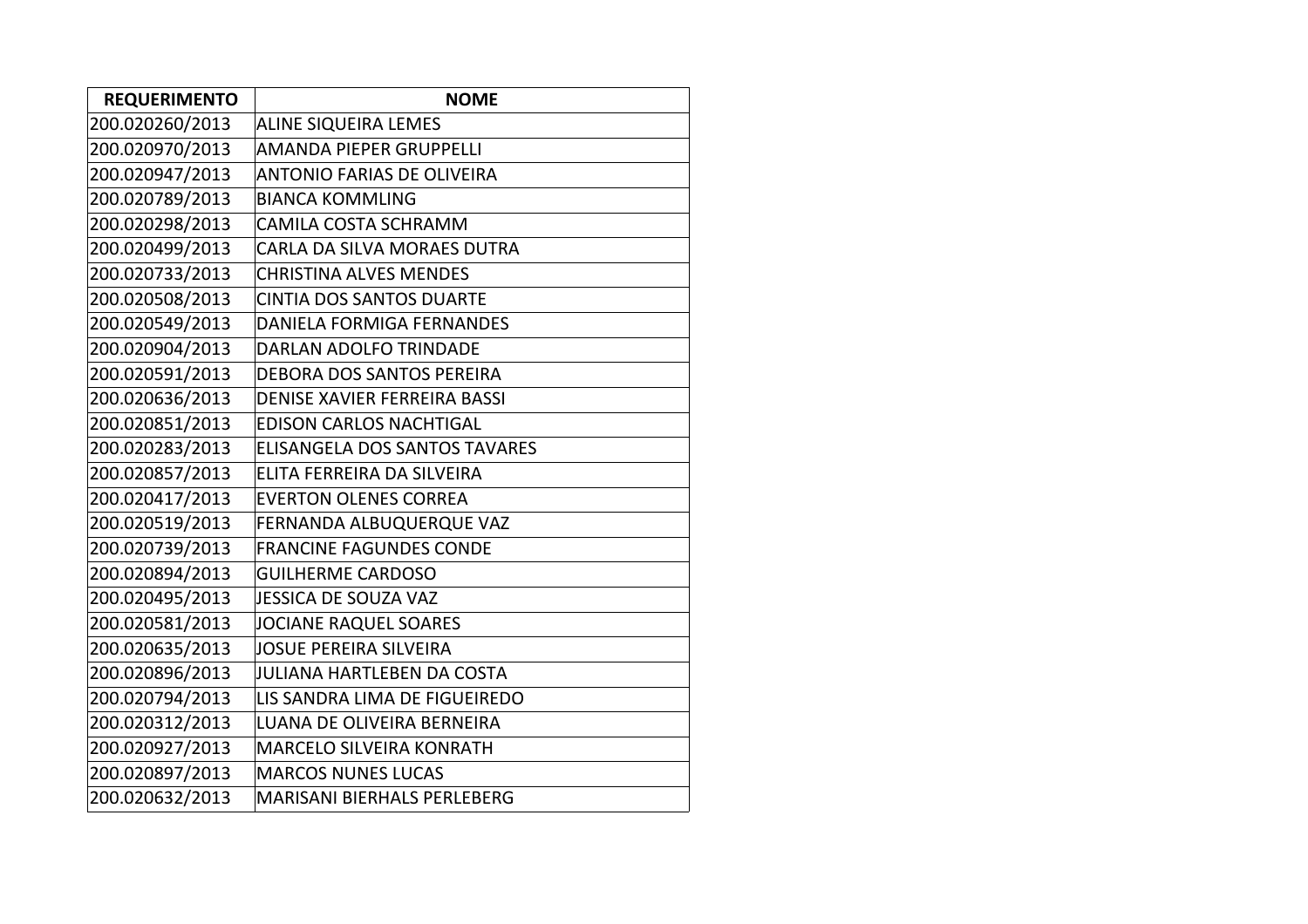| 200.020293/2013 | <b>MARLON CUNHA DE LIMA</b>           |
|-----------------|---------------------------------------|
| 200.020872/2013 | <b>MARTA ROMIG REICHOW HARMS</b>      |
| 200.020802/2013 | <b>MAYELEM RODRIGUES DE RAMOS</b>     |
| 200.020968/2013 | MICHELE GONÇALVES FERSULA             |
| 200.020800/2013 | MICHELE LESSA LIMA                    |
| 200.020912/2013 | MILENE DE FREITAS CORREA              |
| 200.020512/2013 | NATASHA DA SILVEIRA DA ROCHA          |
| 200.020266/2013 | PABLO LUIZ SEDREZ TAVARES             |
| 200.020534/2013 | PAOLA SILVEIRA DE QUADROS             |
| 200.020402/2013 | PATRICIA GOMES MACHADO                |
| 200.020675/2013 | PAULA DUTRA CARDOSO                   |
| 200.020562/2013 | <b>QUELEN COIMBRA OLIVEIRA</b>        |
| 200.020833/2013 | RAQUEL MASSOT SIQUEIRA                |
| 200.020827/2013 | RENATA CRISTINA FERREIRA BOJJIS       |
| 200.020919/2013 | ROBERTA DO ESPÍRITO DANTO LUZZARDI    |
| 200.020898/2013 | RODRIGO DA ROCHA CERON                |
| 200.020306/2013 | ROSA MARANI RODRIGUES BRIZOLARA       |
| 200.020747/2013 | <b>SILVIO COSTA FIGUEIREDO</b>        |
| 200.020392/2013 | SUSANA TEIXEIRA DE AVILA              |
| 200.020528/2013 | TATIANE CASTRO TEIXEIRA NOGUEIRA      |
| 200.020597/2013 | <b>VIVANE TEIXEIRA SEIDEL</b>         |
| 200.020935/2013 | <b>WILLIAN JAMES DOMINGUES AZARIO</b> |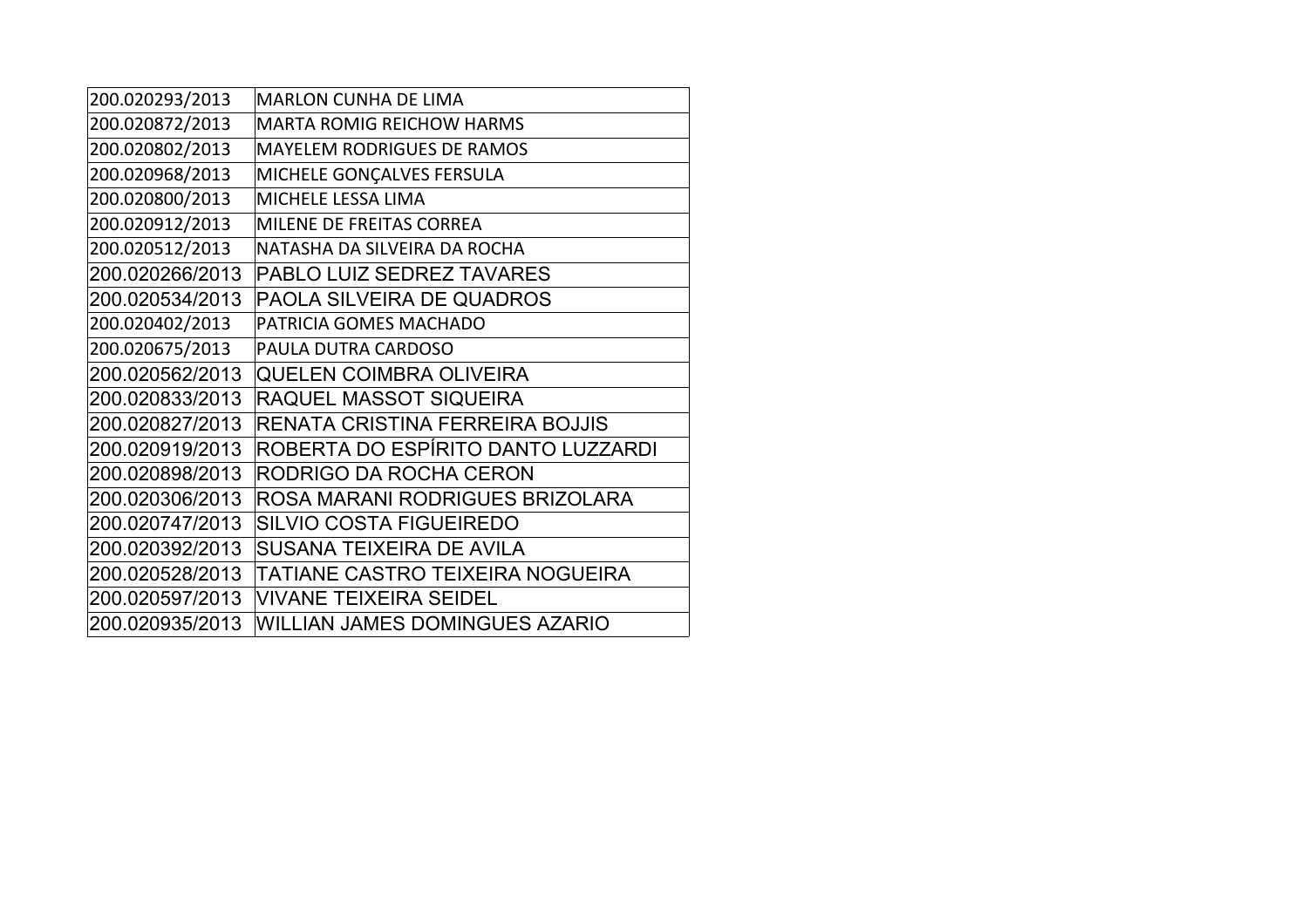| <b>REQUERIMENTO</b> | <b>NOME</b>                             |  |  |
|---------------------|-----------------------------------------|--|--|
| 200.020871/2013     | ADRIANE RODRIGUES CORREA                |  |  |
| 200.020978/2013     | AMANDA MACHADO DE VASCONCELOS           |  |  |
| 200.020253/2013     | <b>ANGELICA MESQUITA DA SILVA</b>       |  |  |
| 200.020775/2013     | <b>BEATRIZ HELENA DUARTE DOS SANTOS</b> |  |  |
| 200.020924/2013     | <b>DAIANE SAQUETE LEMOS</b>             |  |  |
| 200.020832/2013     | <b>DEBORA REGINA DIAS MACEDO</b>        |  |  |
| 200.020412/2013     | DIVANE SOUZA IOOST                      |  |  |
| 200.020771/2013     | <b>FRANCINE SOARES BOURSCHEIDT</b>      |  |  |
| 200.020347/2013     | <b>GREICI CRISTIANE MORA BENDER</b>     |  |  |
| 200.020783/2013     | <b>IVONICE MESQUITA SIGALES</b>         |  |  |
| 200.020752/2013     | <b>JANICE NEITZKE TAVARES</b>           |  |  |
| 200.020736/2013     | JOCELAINE DA SILVA SIMÕES               |  |  |
| 200.020817/2013     | <b>JULIANE DA SILVEIRA GARCEZ</b>       |  |  |
| 200.020903/2013     | <b>JULIANO LORENZATO DE FIGUEIREDO</b>  |  |  |
| 200.020754/2013     | KARINA SANT'ANA FONSECA RODRIGUES       |  |  |
| 200.020787/2013     | <b>KEIDE JAEKEL DA SILVEIRA</b>         |  |  |
| 200.020759/2013     | <b>KELEN AVILA DOS SANTOS</b>           |  |  |
| 200.020440/2013     | <b>LECI DE VARGAS PESKI</b>             |  |  |
| 200.020820/2013     | <b>LISANE BRAHM HELING</b>              |  |  |
| 200.020753/2013     | LUIS FERNANDO DE ALMEIDA PEREIRA        |  |  |
| 200.020821/2013     | <b>MARITZA MULET SULUY</b>              |  |  |
| 200.020824/2013     | PAOLA OLIVEIRA DOS SANTOS               |  |  |
| 200.020917/2013     | <b>PATRICIA BERSCH BARBOSA</b>          |  |  |
| 200.020262/2013     | PAULA LAFUENTE IACKS                    |  |  |
| 200.020750/2013     | ROGERIO DE VILLELA MARQUES              |  |  |
| 200.020852/2013     | SANDRA ALAYDE GOMES VICTORIA            |  |  |
| 200.020278/2013     | SIMONE GUIMARÃES DA SILVA               |  |  |
| 200.020745/2013     | TATIANA REGINA BASTOS ROSLLER           |  |  |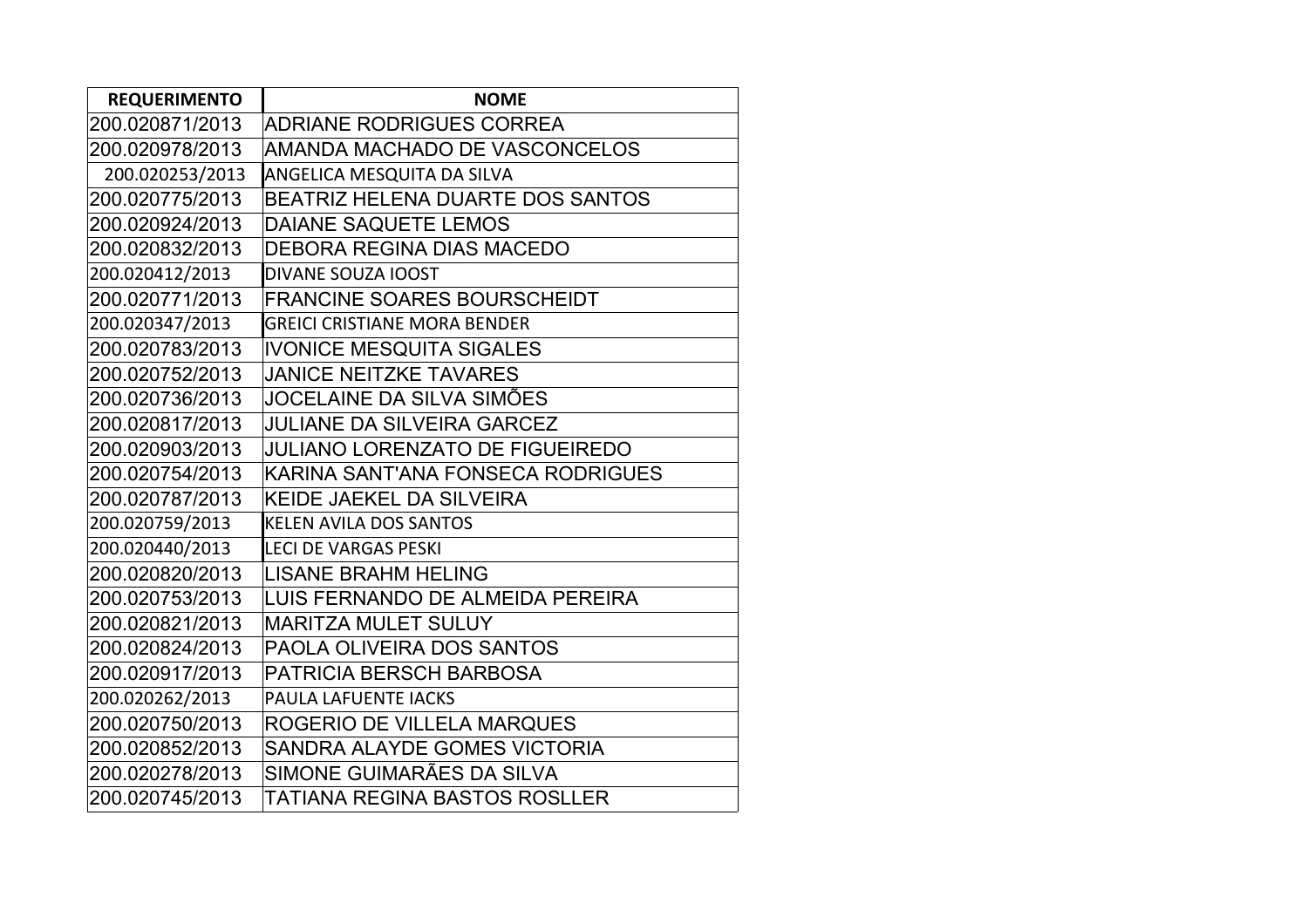| 200.020261/2013 WAGNER FERNANDO LIMA FARIAS |
|---------------------------------------------|